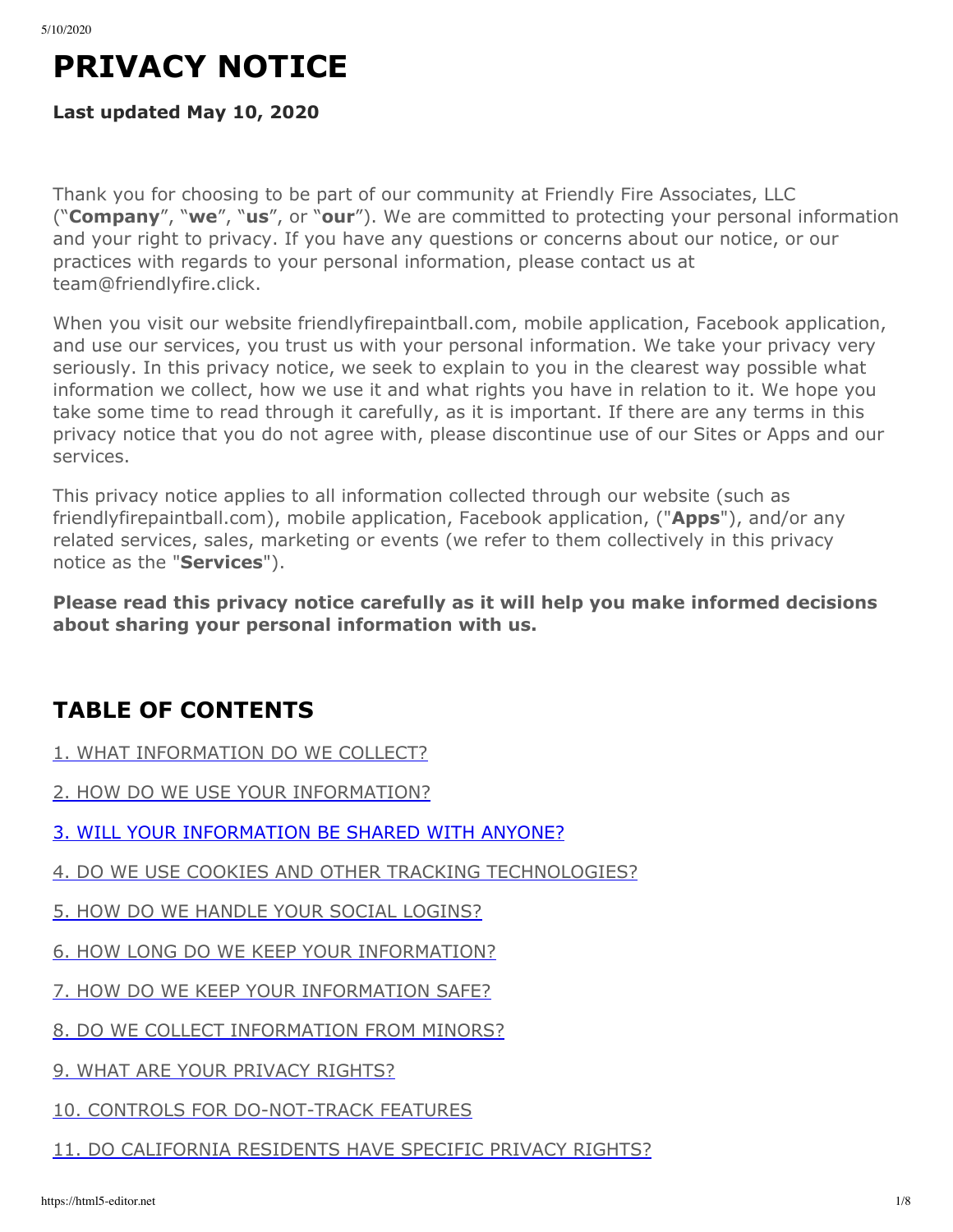[12. DO WE MAKE UPDATES TO THIS POLICY?](#page-6-1)

[13. HOW CAN YOU CONTACT US ABOUT THIS POLICY?](#page-6-2)

#### <span id="page-1-0"></span>**1. WHAT INFORMATION DO WE COLLECT?**

#### **Information collected through our Apps**

*In Short:**We may collect information regarding your and Facebook permissions when you use our apps.*

If you use our Apps, we may also collect the following information:

*Facebook Permissions.* We by default access your [Facebook](https://www.facebook.com/about/privacy/) basic account information, including your name, email, gender, birthday, current city, and profile picture URL, as well as other information that you choose to make public. We may also request access to other permissions related to your account, such as friends, checkins, and likes, and you may choose to grant or deny us access to each individual permission. For more information regarding Facebook permissions, refer to the [Facebook Permissions Reference](https://developers.facebook.com/docs/facebook-login/permissions) page.

#### <span id="page-1-1"></span>**2. HOW DO WE USE YOUR INFORMATION?**

*In Short: We process your information for purposes based on legitimate business interests, the fulfillment of our contract with you, compliance with our legal obligations, and/or your consent.*

We use personal information collected via our Services or Apps for a variety of business purposes described below. We process your personal information for these purposes in reliance on our legitimate business interests, in order to enter into or perform a contract with you, with your consent, and/or for compliance with our legal obligations. We indicate the specific processing grounds we rely on next to each purpose listed below.

We use the information we collect or receive:

- **To send you marketing and promotional communications.** We and/or our third party marketing partners may use the personal information you send to us for our marketing purposes, if this is in accordance with your marketing preferences. You can opt-out of our marketing emails at any time (see the "[WHAT ARE YOUR PRIVACY RIGHTS](#page-5-2)" below).
- **Fulfill and manage your orders.** We may use your information to fulfill and manage your orders, payments, returns, and exchanges made through the Services or Apps.
- **To post testimonials.** We post testimonials on our Services or Apps that may contain personal information. Prior to posting a testimonial, we will obtain your consent to use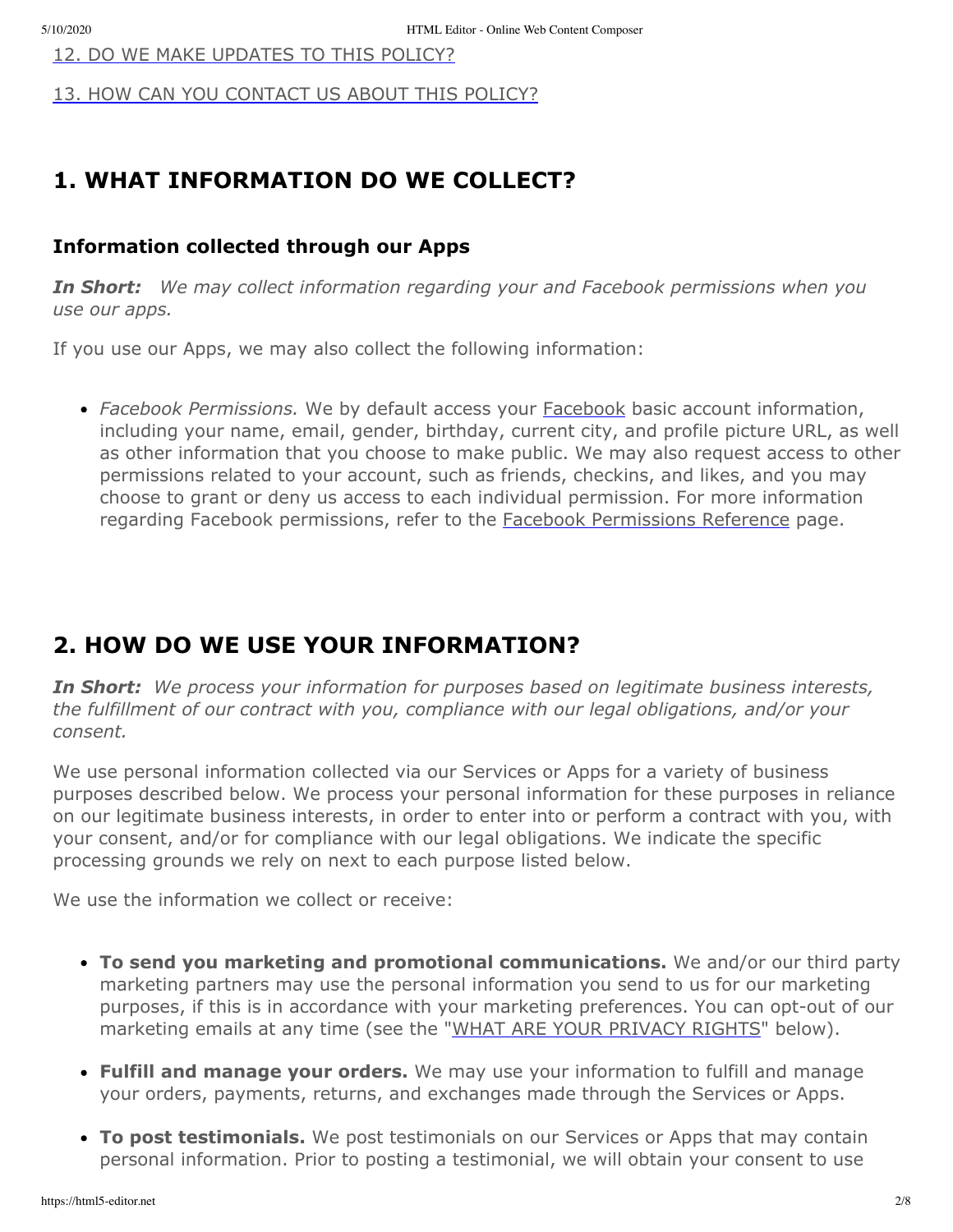your name and testimonial. If you wish to update, or delete your testimonial, please contact us at team@friendlyfire.click and be sure to include your name, testimonial location, and contact information.

- **Deliver targeted advertising to you.** We may use your information to develop and display content and advertising (and work with third parties who do so) tailored to your interests and/or location and to measure its effectiveness.
- **Administer prize draws and competitions.** We may use your information to administer prize draws and competitions when you elect to participate in competitions.
- **Request Feedback.** We may use your information to request feedback and to contact you about your use of our Services or Apps.
- **To protect our Services.** We may use your information as part of our efforts to keep our Services or Apps safe and secure (for example, for fraud monitoring and prevention).
- **To enable user-to-user communications.** We may use your information in order to enable user-to-user communications with each user's consent.
- **To enforce our terms, conditions and policies for Business Purposes, Legal Reasons and Contractual.**
- **To respond to legal requests and prevent harm.** If we receive a subpoena or other legal request, we may need to inspect the data we hold to determine how to respond.
- **To deliver services to the user.** We may use your information to provide you with the requested service.
- **To respond to user inquiries/offer support to users.** We may use your information to respond to your inquiries and solve any potential issues you might have with the use of our Services.
- **For other Business Purposes.** We may use your information for other Business Purposes, such as data analysis, identifying usage trends, determining the effectiveness of our promotional campaigns and to evaluate and improve our Services or Apps, products, marketing and your experience. We may use and store this information in aggregated and anonymized form so that it is not associated with individual end users and does not include personal information. We will not use identifiable personal information without your consent.

# <span id="page-2-0"></span>**3. WILL YOUR INFORMATION BE SHARED WITH ANYONE?**

*In Short: We only share information with your consent, to comply with laws, to provide you with services, to protect your rights, or to fulfill business obligations.*

We may process or share data based on the following legal basis:

**Consent:** We may process your data if you have given us specific consent to use your personal information in a specific purpose.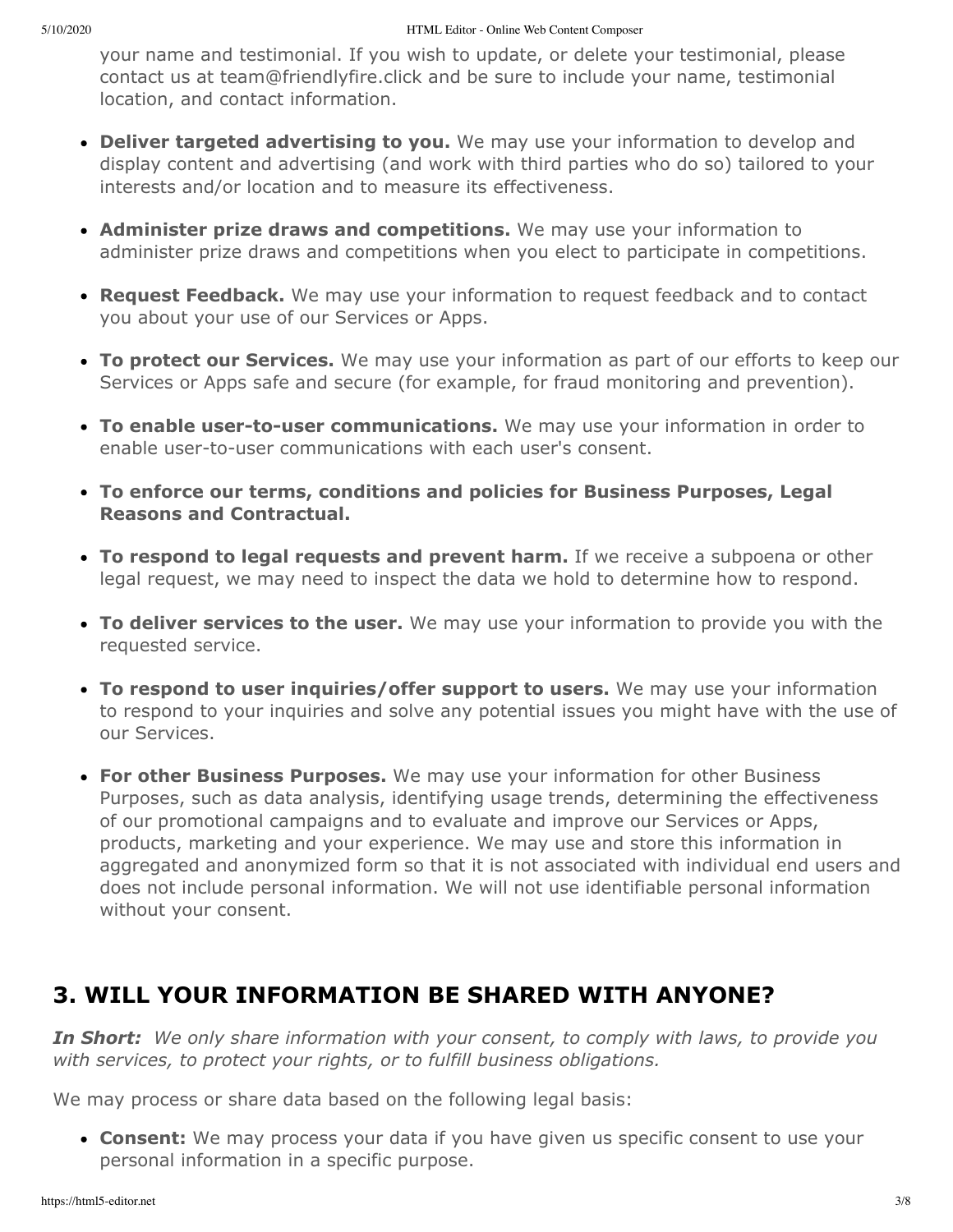- **Legitimate Interests:** We may process your data when it is reasonably necessary to achieve our legitimate business interests.
- **Performance of a Contract:** Where we have entered into a contract with you, we may process your personal information to fulfill the terms of our contract.
- **Legal Obligations:** We may disclose your information where we are legally required to do so in order to comply with applicable law, governmental requests, a judicial proceeding, court order, or legal process, such as in response to a court order or a subpoena (including in response to public authorities to meet national security or law enforcement requirements).
- **Vital Interests:** We may disclose your information where we believe it is necessary to investigate, prevent, or take action regarding potential violations of our policies, suspected fraud, situations involving potential threats to the safety of any person and illegal activities, or as evidence in litigation in which we are involved.

More specifically, we may need to process your data or share your personal information in the following situations:

- **Vendors, Consultants and Other Third-Party Service Providers.** We may share your data with third party vendors, service providers, contractors or agents who perform services for us or on our behalf and require access to such information to do that work. Examples include: payment processing, data analysis, email delivery, hosting services, customer service and marketing efforts. We may allow selected third parties to use tracking technology on the Services or Apps, which will enable them to collect data about how you interact with the Services or Apps over time. This information may be used to, among other things, analyze and track data, determine the popularity of certain content and better understand online activity. Unless described in this Policy, we do not share, sell, rent or trade any of your information with third parties for their promotional purposes.
- **Business Transfers.** We may share or transfer your information in connection with, or during negotiations of, any merger, sale of company assets, financing, or acquisition of all or a portion of our business to another company.
- **Third-Party Advertisers.** We may use third-party advertising companies to serve ads when you visit the Services or Apps. These companies may use information about your visits to our Website(s) and other websites that are contained in web cookies and other tracking technologies in order to provide advertisements about goods and services of interest to you.
- **Offer Wall.** Our Apps may display a third-party hosted "offer wall." Such an offer wall allows third-party advertisers to offer virtual currency, gifts, or other items to users in return for acceptance and completion of an advertisement offer. Such an offer wall may appear in our mobile application and be displayed to you based on certain data, such as your geographic area or demographic information. When you click on an offer wall, you will leave our mobile application. A unique identifier, such as your user ID, will be shared with the offer wall provider in order to prevent fraud and properly credit your account.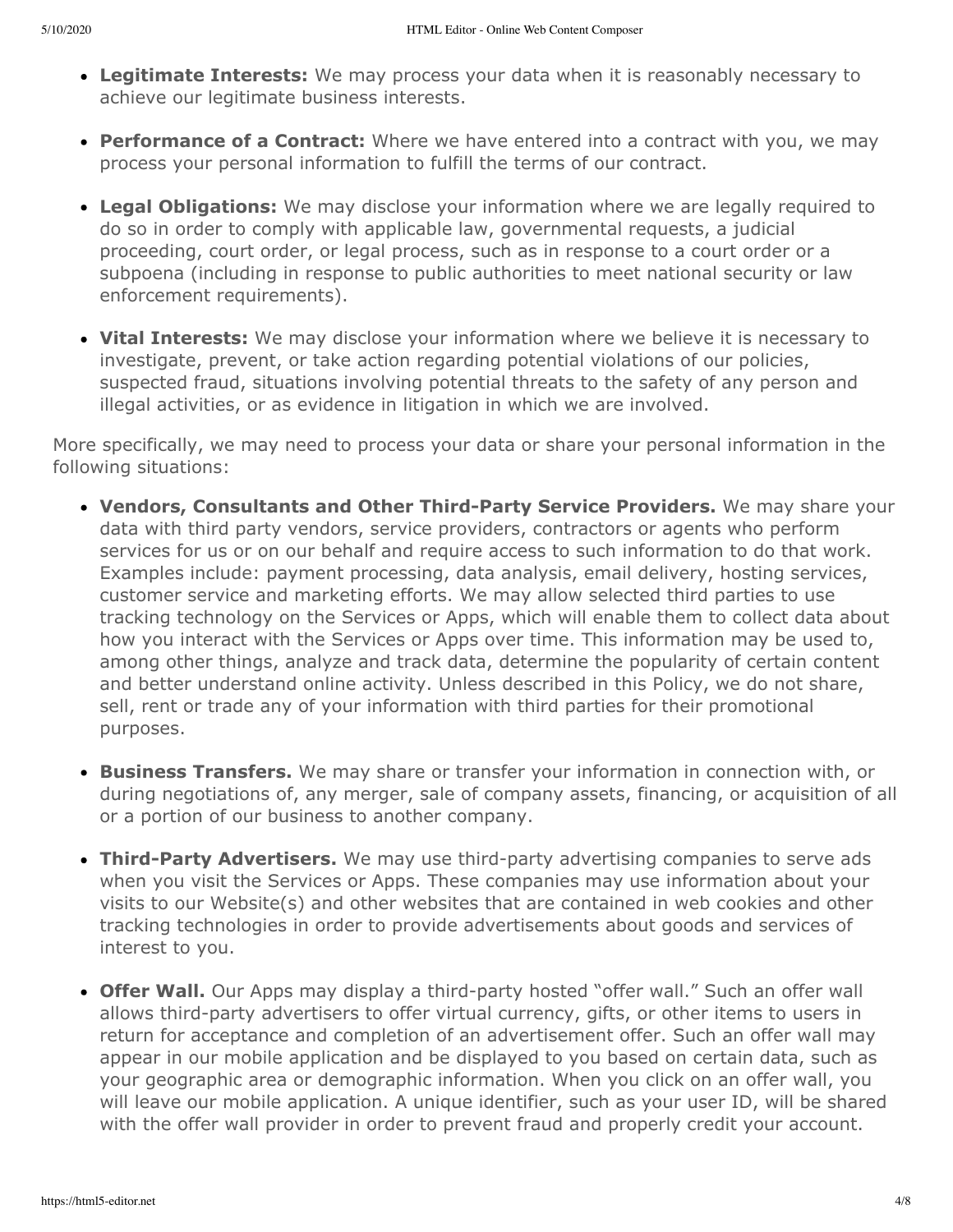# <span id="page-4-0"></span>**4. DO WE USE COOKIES AND OTHER TRACKING TECHNOLOGIES?**

*In Short: We may use cookies and other tracking technologies to collect and store your information.*

We may use cookies and similar tracking technologies (like web beacons and pixels) to access or store information. Specific information about how we use such technologies and how you can refuse certain cookies is set out in our Cookie Policy.

### <span id="page-4-1"></span>**5. HOW DO WE HANDLE YOUR SOCIAL LOGINS?**

*In Short: If you choose to register or log in to our services using a social media account, we may have access to certain information about you.*

Our Services or Apps offer you the ability to register and login using your third party social media account details (like your Facebook or Twitter logins). Where you choose to do this, we will receive certain profile information about you from your social media provider. The profile Information we receive may vary depending on the social media provider concerned, but will often include your name, e-mail address, friends list, profile picture as well as other information you choose to make public. If you login using Facebook, we may also request access to other permissions related to your account, such as friends, check-ins, and likes, and you may choose to grant or deny us access to each individual permission.

We will use the information we receive only for the purposes that are described in this privacy notice or that are otherwise made clear to you on the Services or Apps. Please note that we do not control, and are not responsible for, other uses of your personal information by your third party social media provider. We recommend that you review their privacy policy to understand how they collect, use and share your personal information, and how you can set your privacy preferences on their sites and apps.

# <span id="page-4-2"></span>**6. HOW LONG DO WE KEEP YOUR INFORMATION?**

*In Short: We keep your information for as long as necessary to fulfill the purposes outlined in this privacy notice unless otherwise required by law.*

We will only keep your personal information for as long as it is necessary for the purposes set out in this privacy notice, unless a longer retention period is required or permitted by law (such as tax, accounting or other legal requirements). No purpose in this policy will require us keeping your personal information for longer than 1 year.

When we have no ongoing legitimate business need to process your personal information, we will either delete or anonymize it, or, if this is not possible (for example, because your personal information has been stored in backup archives), then we will securely store your personal information and isolate it from any further processing until deletion is possible.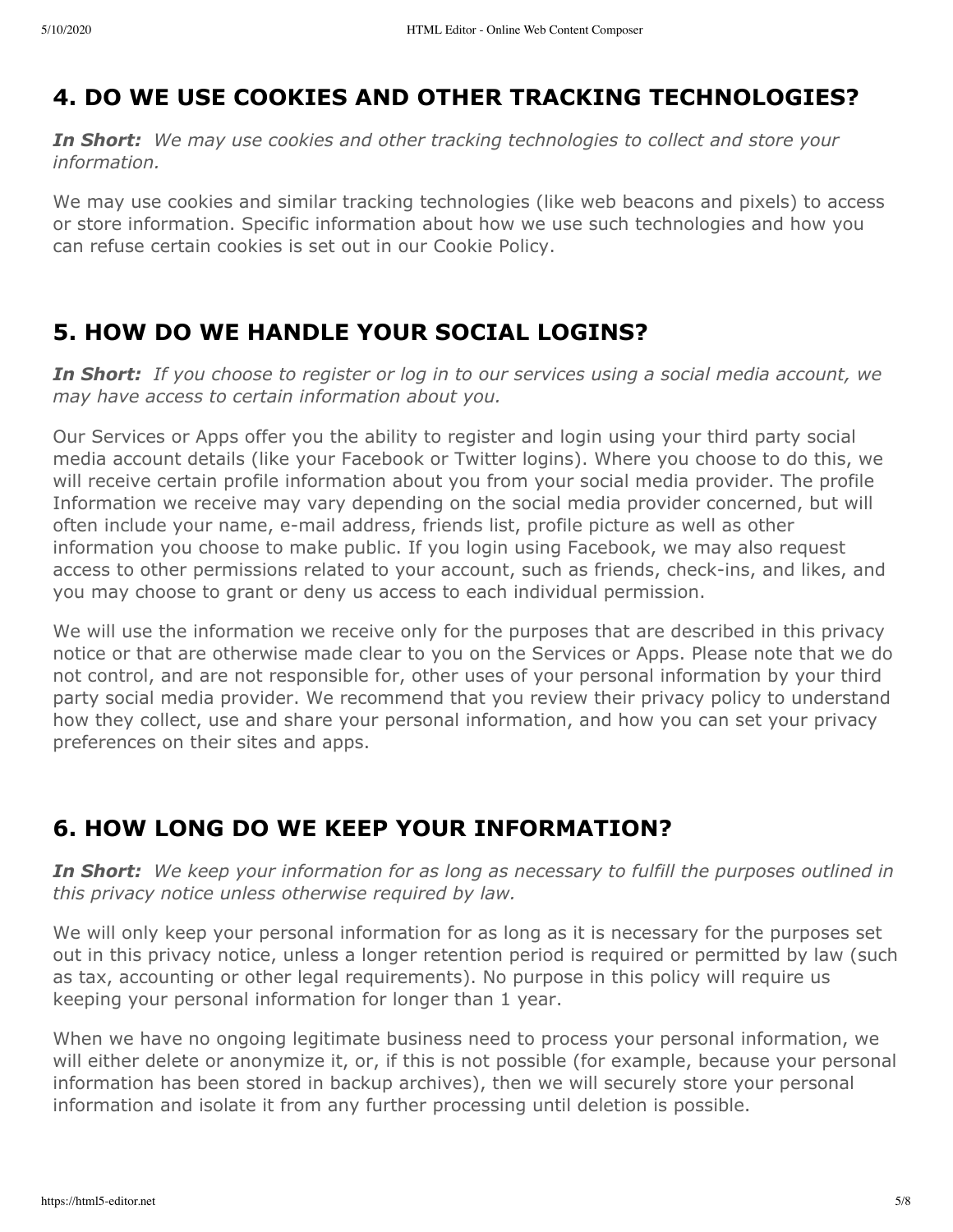### <span id="page-5-0"></span>**7. HOW DO WE KEEP YOUR INFORMATION SAFE?**

*In Short: We aim to protect your personal information through a system of organizational and technical security measures.*

We have implemented appropriate technical and organizational security measures designed to protect the security of any personal information we process. However, please also remember that we cannot guarantee that the internet itself is 100% secure. Although we will do our best to protect your personal information, transmission of personal information to and from our Services or Apps is at your own risk. You should only access the services within a secure environment.

### <span id="page-5-1"></span>**8. DO WE COLLECT INFORMATION FROM MINORS?**

*In Short: We do not knowingly collect data from or market to children under 18 years of age.*

We do not knowingly solicit data from or market to children under 18 years of age. By using the Services or Apps, you represent that you are at least 18 or that you are the parent or guardian of such a minor and consent to such minor dependent's use of the Services or Apps. If we learn that personal information from users less than 18 years of age has been collected, we will deactivate the account and take reasonable measures to promptly delete such data from our records. If you become aware of any data we have collected from children under age 18, please contact us at team@friendlyfire.click.

# <span id="page-5-2"></span>**9. WHAT ARE YOUR PRIVACY RIGHTS?**

*In Short: You may review, change, or terminate your account at any time.*

If you are resident in the European Economic Area and you believe we are unlawfully processing your personal information, you also have the right to complain to your local data protection supervisory authority. You can find their contact details here: [http://ec.europa.eu/justice/data-protection/bodies/authorities/index\\_en.htm](http://ec.europa.eu/justice/data-protection/bodies/authorities/index_en.htm).

**Cookies and similar technologies:** Most Web browsers are set to accept cookies by default. If you prefer, you can usually choose to set your browser to remove cookies and to reject cookies. If you choose to remove cookies or reject cookies, this could affect certain features or services of our Services or Apps. To opt-out of interest-based advertising by advertisers on our Services or Apps visit <http://www.aboutads.info/choices/>.

### <span id="page-5-3"></span>**10. CONTROLS FOR DO-NOT-TRACK FEATURES**

https://html5-editor.net 6/8 Most web browsers and some mobile operating systems and mobile applications include a Do-Not-Track ("DNT") feature or setting you can activate to signal your privacy preference not to have data about your online browsing activities monitored and collected. No uniform technology standard for recognizing and implementing DNT signals has been finalized. As such, we do not currently respond to DNT browser signals or any other mechanism that automatically communicates your choice not to be tracked online. If a standard for online tracking is adopted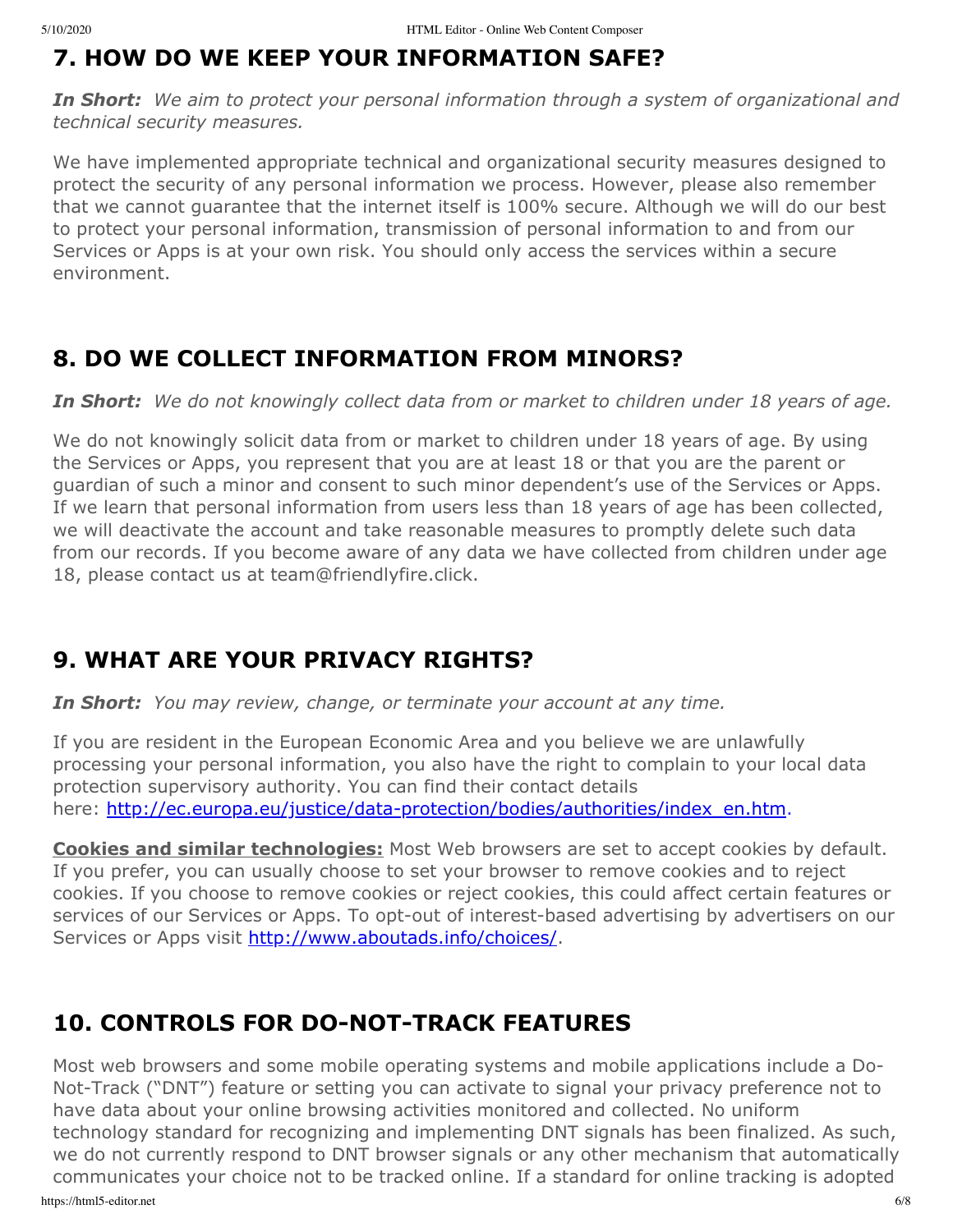that we must follow in the future, we will inform you about that practice in a revised version of this privacy notice.

### <span id="page-6-0"></span>**11. DO CALIFORNIA RESIDENTS HAVE SPECIFIC PRIVACY RIGHTS?**

*In Short: Yes, if you are a resident of California, you are granted specific rights regarding access to your personal information.*

California Civil Code Section 1798.83, also known as the "Shine The Light" law, permits our users who are California residents to request and obtain from us, once a year and free of charge, information about categories of personal information (if any) we disclosed to third parties for direct marketing purposes and the names and addresses of all third parties with which we shared personal information in the immediately preceding calendar year. If you are a California resident and would like to make such a request, please submit your request in writing to us using the contact information provided below.

If you are under 18 years of age, reside in California, and have a registered account with the Services or Apps, you have the right to request removal of unwanted data that you publicly post on the Services or Apps. To request removal of such data, please contact us using the contact information provided below, and include the email address associated with your account and a statement that you reside in California. We will make sure the data is not publicly displayed on the Services or Apps, but please be aware that the data may not be completely or comprehensively removed from our systems.

# <span id="page-6-1"></span>**12. DO WE MAKE UPDATES TO THIS POLICY?**

*In Short: Yes, we will update this policy as necessary to stay compliant with relevant laws.*

We may update this privacy notice from time to time. The updated version will be indicated by an updated "Revised" date and the updated version will be effective as soon as it is accessible. If we make material changes to this privacy notice, we may notify you either by prominently posting a notice of such changes or by directly sending you a notification. We encourage you to review this privacy notice frequently to be informed of how we are protecting your information.

# <span id="page-6-2"></span>**13. HOW CAN YOU CONTACT US ABOUT THIS POLICY?**

If you have questions or comments about this policy, you may email us at team@friendlyfire.click or by post to:

Friendly Fire Associates, LLC 108 Grove Street Upton, MA 01568 United States

#### **HOW CAN YOU REVIEW, UPDATE, OR DELETE THE DATA WE COLLECT FROM YOU?**